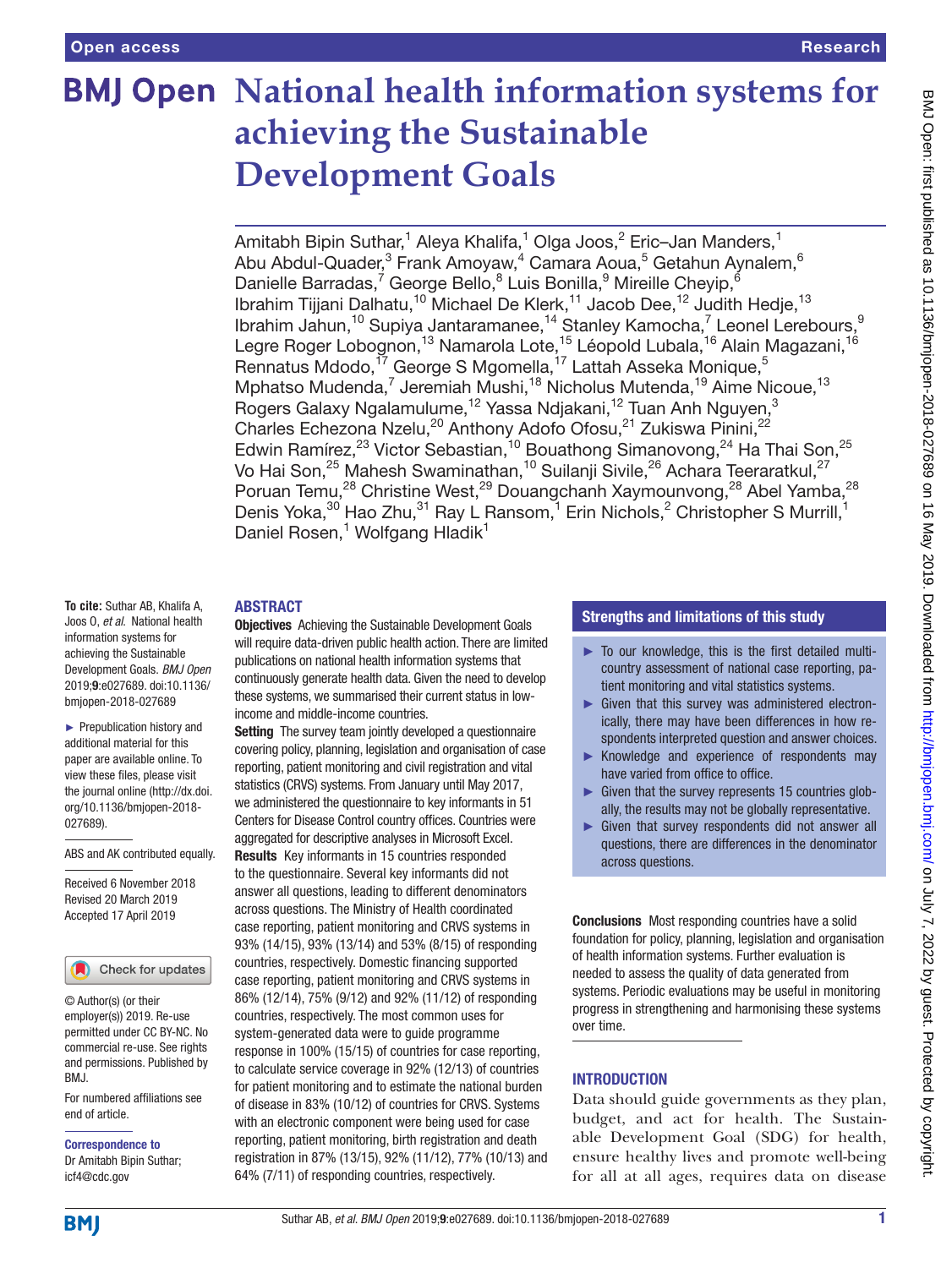<span id="page-1-0"></span>

| Corresponding health information systems for SDG<br>Table <sub>1</sub>                                                                                                                                                                                                   | 3, ensure healthy lives and promote well-being for all at all ages                                                                                                                                                                                                                                                                                    |                                                                                          |
|--------------------------------------------------------------------------------------------------------------------------------------------------------------------------------------------------------------------------------------------------------------------------|-------------------------------------------------------------------------------------------------------------------------------------------------------------------------------------------------------------------------------------------------------------------------------------------------------------------------------------------------------|------------------------------------------------------------------------------------------|
| <b>Target</b>                                                                                                                                                                                                                                                            | SDG indicator                                                                                                                                                                                                                                                                                                                                         | Contributing health information system                                                   |
| 3.1: By 2030, reduce the global maternal mortality ratio to<br><70 per 100000 live births                                                                                                                                                                                | 3.1.2: Proportion of births attended by skilled health personnel<br>3.1.1: Maternal mortality ratio                                                                                                                                                                                                                                                   | Civil registration and vital statistics<br>Patient monitoring                            |
| live births and under-5 mortality to at least as low as 25 per<br>reduce neonatal mortality to at least as low as 12 per 1000<br>children under 5 years of age, with all countries aiming to<br>3.2: By 2030, end preventable deaths of newborns and<br>1000 live births | 3.2.2: Neonatal mortality rate<br>3.2.1: Under-5 mortality rate                                                                                                                                                                                                                                                                                       | Civil registration and vital statistics<br>Civil registration and vital statistics       |
| hepatitis, waterborne diseases and other communicable<br>3.3: By 2030, end the epidemics of AIDS, tuberculosis,<br>malaria and neglected tropical diseases and combat<br>diseases                                                                                        | 3.3.1: Number of new HIV infections per 1000 uninfected population, Case reporting<br>3.3.2: Tuberculosis incidence per 100 000 population<br>sex, age and key populations<br>by                                                                                                                                                                      | Case reporting                                                                           |
|                                                                                                                                                                                                                                                                          | .3: Malaria incidence per 1000 population<br>3.3                                                                                                                                                                                                                                                                                                      | Case reporting                                                                           |
|                                                                                                                                                                                                                                                                          | 3.3.5: Number of people requiring interventions against neglected<br>3.3.4: Hepatitis B incidence per 100 000 population<br>tropical diseases                                                                                                                                                                                                         | Case reporting<br>Case reporting                                                         |
| from non-communicable diseases through prevention and<br>3.4: By 2030, reduce by one-third premature mortality                                                                                                                                                           | 3.4.1: Mortality rate attributed to cardiovascular disease, cancer,<br>diabetes or chronic respiratory disease                                                                                                                                                                                                                                        | Civil registration and vital statistics                                                  |
| treatment and promote mental health and well-being                                                                                                                                                                                                                       | 3.4.2: Suicide mortality rate                                                                                                                                                                                                                                                                                                                         | Civil registration and vital statistics                                                  |
| 3.5: Strengthen the prevention and treatment of substance<br>abuse, including narcotic drug abuse and harmful use of<br>alcohol                                                                                                                                          | psychosocial and rehabilitation and aftercare services) for substance<br>3.5.1: Coverage of treatment interventions (pharmacological<br>use disorders                                                                                                                                                                                                 | Patient monitoring                                                                       |
|                                                                                                                                                                                                                                                                          | context as alcohol per capita consumption (aged 15 years and older)<br>.2: Harmful use of alcohol, defined according to the national<br>within a calendar year in litres of pure alcohol<br>3.5                                                                                                                                                       | Civil registration and vital statistics (denominator)                                    |
| 3.6: By 2020, halve the number of global deaths and injuries<br>from road traffic accidents                                                                                                                                                                              | 3.6.1: Death rate due to road traffic injuries                                                                                                                                                                                                                                                                                                        | Civil registration and vital statistics                                                  |
| planning, information and education and the integration of<br>reproductive healthcare services, including for family<br>3.7: By 2030, ensure universal access to sexual and                                                                                              | 3.7.1: Proportion of women of reproductive age (aged 15-49 years)<br>who have their need for family planning satisfied with modern<br>methods                                                                                                                                                                                                         | Patient monitoring (numerator), Civil registration<br>and vital statistics (denominator) |
| reproductive health into national strategies and programmes                                                                                                                                                                                                              | '.2: Adolescent birth rate (aged 10-14 years; aged 15-19 years)<br>per 1000 women in that age group<br>3.7                                                                                                                                                                                                                                            | Civil registration and vital statistics                                                  |
| services and access to safe, effective, quality and affordable<br>3.8: Achieve universal health coverage, including financial<br>risk protection, access to quality essential healthcare<br>essential medicines and vaccines for all                                     | include reproductive, maternal, newborn and child health, infectious<br>access, among the general and the most disadvantaged population)<br>3.8.1: Coverage of essential health services (defined as the average<br>coverage of essential services based on tracer interventions that<br>diseases, non-communicable diseases and service capacity and | Patient monitoring                                                                       |
|                                                                                                                                                                                                                                                                          | 2: Proportion of population with large household expenditures<br>on health as a share of total household expenditure or income<br>3.8                                                                                                                                                                                                                 | Civil registration and vital statistics (denominator)                                    |
|                                                                                                                                                                                                                                                                          |                                                                                                                                                                                                                                                                                                                                                       | Continued                                                                                |

 $\overline{\mathbf{6}}$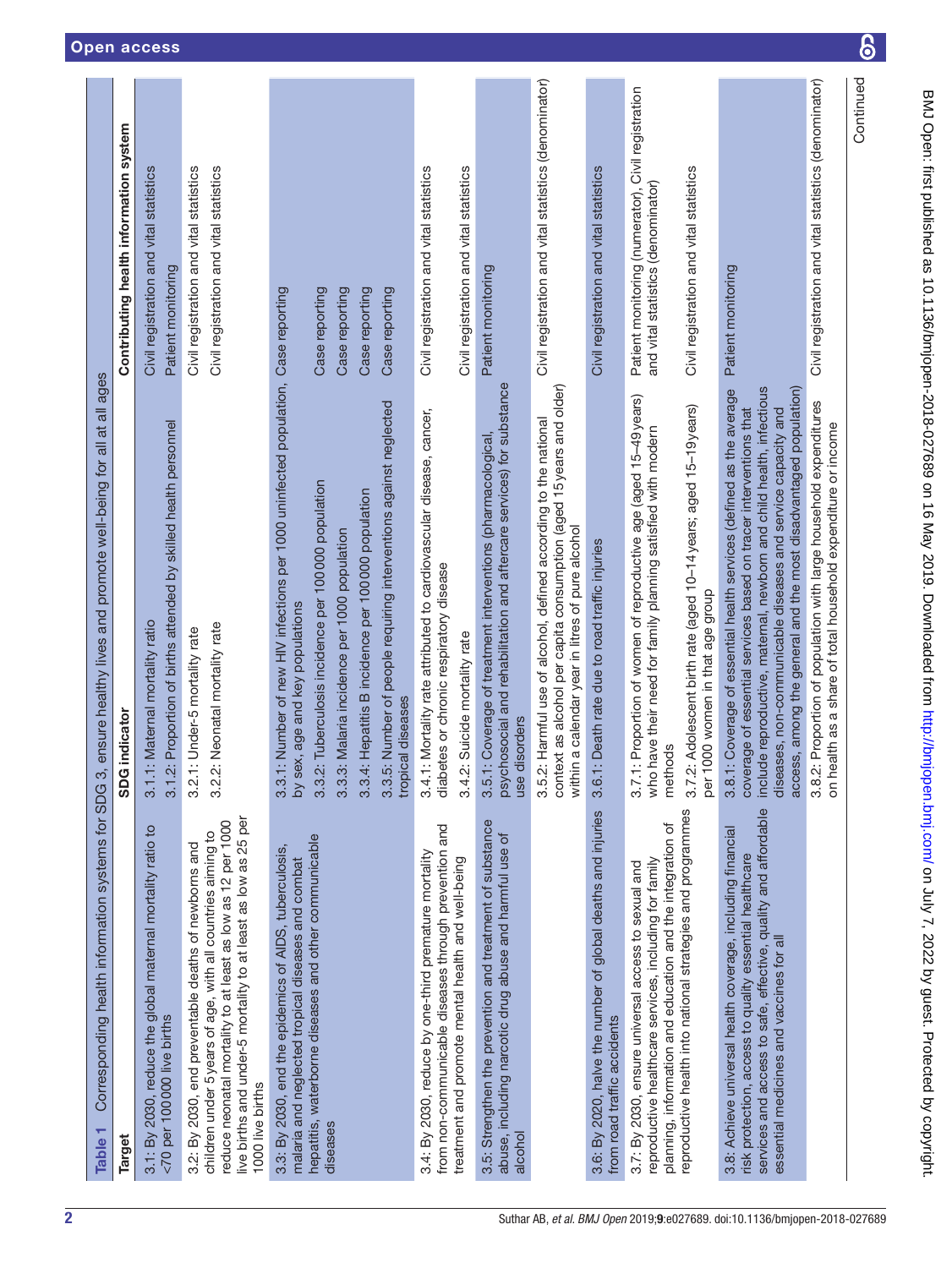| Continued<br>Table 1                                                                                                                                                                                                                                                                                                                                                                                                                                                                                                                                                                                                                                                                                                                                                                                                                                                                                                                                                                                                                                                                                                            |                                                                                                                                                                                                                                                                                                                                                                                                                                                                                                            |                                                               |
|---------------------------------------------------------------------------------------------------------------------------------------------------------------------------------------------------------------------------------------------------------------------------------------------------------------------------------------------------------------------------------------------------------------------------------------------------------------------------------------------------------------------------------------------------------------------------------------------------------------------------------------------------------------------------------------------------------------------------------------------------------------------------------------------------------------------------------------------------------------------------------------------------------------------------------------------------------------------------------------------------------------------------------------------------------------------------------------------------------------------------------|------------------------------------------------------------------------------------------------------------------------------------------------------------------------------------------------------------------------------------------------------------------------------------------------------------------------------------------------------------------------------------------------------------------------------------------------------------------------------------------------------------|---------------------------------------------------------------|
| <b>Target</b>                                                                                                                                                                                                                                                                                                                                                                                                                                                                                                                                                                                                                                                                                                                                                                                                                                                                                                                                                                                                                                                                                                                   | <b>G</b> indicator<br>ဓ္တ                                                                                                                                                                                                                                                                                                                                                                                                                                                                                  | Contributing health information system                        |
| 3.9: By 2030, substantially reduce the number of deaths and<br>illnesses from hazardous chemicals and air, water and soil<br>pollution and contamination                                                                                                                                                                                                                                                                                                                                                                                                                                                                                                                                                                                                                                                                                                                                                                                                                                                                                                                                                                        | 1.1: Mortality rate attributed to household and ambient air<br>pollution<br><u>ვ.</u>                                                                                                                                                                                                                                                                                                                                                                                                                      | Civil registration and vital statistics                       |
|                                                                                                                                                                                                                                                                                                                                                                                                                                                                                                                                                                                                                                                                                                                                                                                                                                                                                                                                                                                                                                                                                                                                 | .2: Mortality rate attributed to unsafe water, unsafe sanitation and Civil registration and vital statistics<br>lack of hygiene (exposure to unsafe Water, Sanitation and Hygiene<br>All services)<br>3.9<br>ð                                                                                                                                                                                                                                                                                             |                                                               |
|                                                                                                                                                                                                                                                                                                                                                                                                                                                                                                                                                                                                                                                                                                                                                                                                                                                                                                                                                                                                                                                                                                                                 | 1.3: Mortality rate attributed to unintentional poisoning<br>3.9                                                                                                                                                                                                                                                                                                                                                                                                                                           | Civil registration and vital statistics                       |
| 3.a: Strengthen the implementation of the WHO Framework<br>Convention on Tobacco Control in all countries, as<br>appropriate                                                                                                                                                                                                                                                                                                                                                                                                                                                                                                                                                                                                                                                                                                                                                                                                                                                                                                                                                                                                    | 3.a.1: Age-standardised prevalence of current tobacco use among<br>persons aged 15 years and older                                                                                                                                                                                                                                                                                                                                                                                                         | Civil registration and vital statistics (denominator)         |
| diseases that primarily affect low-income and middle-income<br>risk reduction and management of national and global health<br>3.b: Support the research and development of vaccines and<br>to protect public health, and, in particular, provide access to<br>low-income and middle-income countries, for early warning,<br>Aspects of Intellectual Property Rights regarding flexibilities<br>right of low-income and middle-income countries to use to<br>countries, provide access to affordable essential medicines<br>the TRIPS Agreement and Public Health, which affirms the<br>and vaccines, in accordance with the Doha Declaration on<br>medicines for the communicable and non-communicable<br>the full the provisions in the Agreement on Trade-Related<br>3.d: Strengthen the capacity of all countries, in particular<br>countries, especially in low-income countries and small<br>recruitment, development, training and retention of the<br>health workforce in low-income and middle-income<br>3.c: Substantially increase health financing and the<br>island developing states<br>medicines for all<br>risks | 3.b.2: Total net official development assistance to medical research<br>essential medicines available and affordable on a sustainable basis<br>3.b.3: Proportion of health facilities that have a core set of relevant<br>3.b.1: Proportion of the target population covered by all vaccines<br>3.d.1: International Health Regulations capacity and health<br>3.c.1: Health worker density and distribution<br>included in their national programme<br>emergency preparedness<br>and basic health sectors | Patient monitoring<br>N/A<br>$M \times$<br>$\frac{4}{2}$<br>⋚ |
| N/A, not available; SDG, Sustainable Development Goal.                                                                                                                                                                                                                                                                                                                                                                                                                                                                                                                                                                                                                                                                                                                                                                                                                                                                                                                                                                                                                                                                          |                                                                                                                                                                                                                                                                                                                                                                                                                                                                                                            |                                                               |
|                                                                                                                                                                                                                                                                                                                                                                                                                                                                                                                                                                                                                                                                                                                                                                                                                                                                                                                                                                                                                                                                                                                                 |                                                                                                                                                                                                                                                                                                                                                                                                                                                                                                            |                                                               |

 $\delta$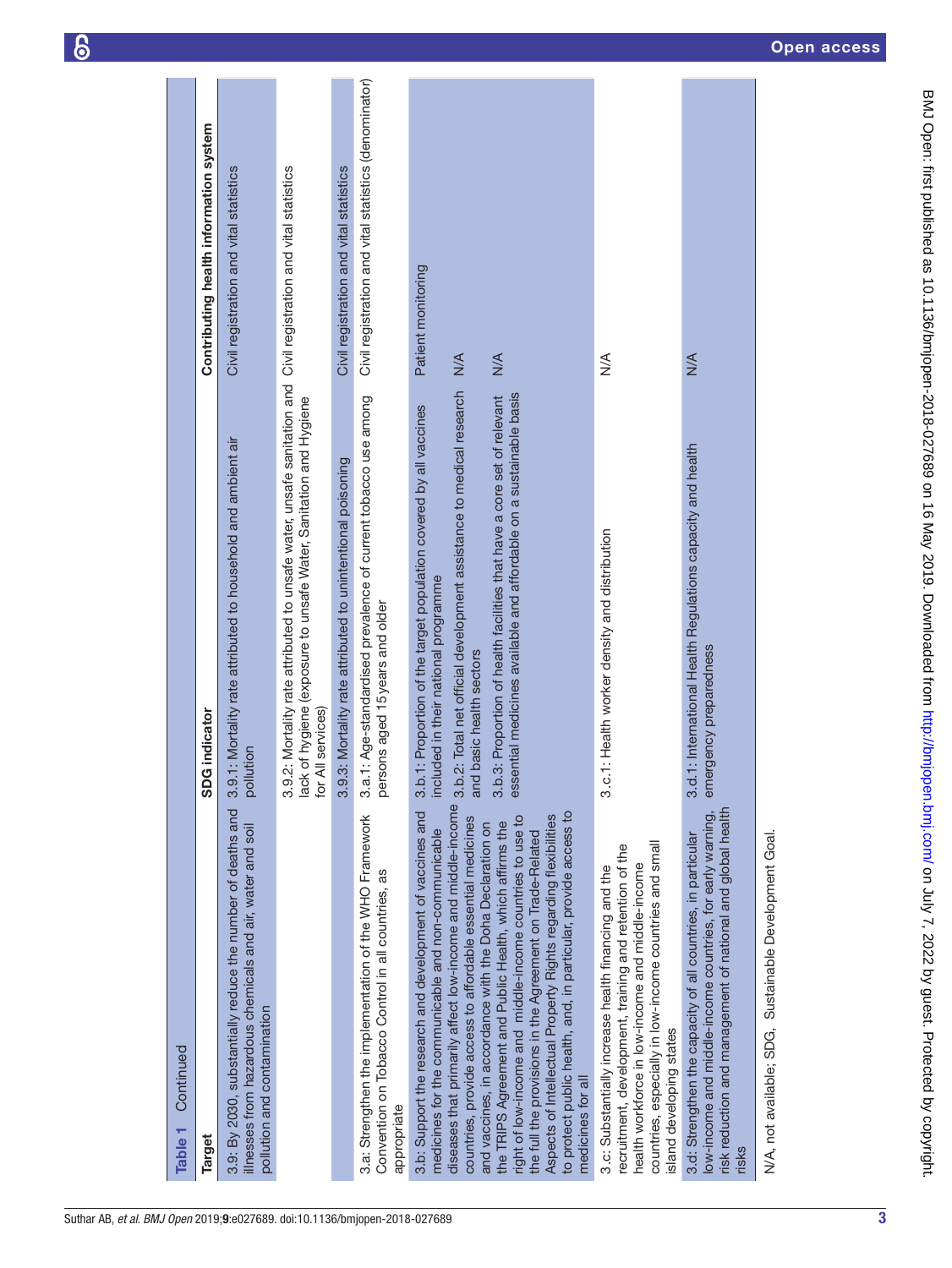| !<br>;<br>;                                                                                                                                                                                                                     |
|---------------------------------------------------------------------------------------------------------------------------------------------------------------------------------------------------------------------------------|
|                                                                                                                                                                                                                                 |
|                                                                                                                                                                                                                                 |
|                                                                                                                                                                                                                                 |
|                                                                                                                                                                                                                                 |
|                                                                                                                                                                                                                                 |
|                                                                                                                                                                                                                                 |
|                                                                                                                                                                                                                                 |
| $\vdots$                                                                                                                                                                                                                        |
|                                                                                                                                                                                                                                 |
|                                                                                                                                                                                                                                 |
|                                                                                                                                                                                                                                 |
|                                                                                                                                                                                                                                 |
|                                                                                                                                                                                                                                 |
|                                                                                                                                                                                                                                 |
|                                                                                                                                                                                                                                 |
| , 12 cm 12 cm 12 cm 12 cm 12 cm 12 cm 1                                                                                                                                                                                         |
|                                                                                                                                                                                                                                 |
|                                                                                                                                                                                                                                 |
| ׇ֚֬֡                                                                                                                                                                                                                            |
|                                                                                                                                                                                                                                 |
|                                                                                                                                                                                                                                 |
|                                                                                                                                                                                                                                 |
|                                                                                                                                                                                                                                 |
|                                                                                                                                                                                                                                 |
|                                                                                                                                                                                                                                 |
|                                                                                                                                                                                                                                 |
|                                                                                                                                                                                                                                 |
|                                                                                                                                                                                                                                 |
| :<br>:<br>:<br>אמו בין די בטי גדי פיר ואו א                                                                                                                                                                                     |
|                                                                                                                                                                                                                                 |
|                                                                                                                                                                                                                                 |
|                                                                                                                                                                                                                                 |
|                                                                                                                                                                                                                                 |
| .<br>י                                                                                                                                                                                                                          |
|                                                                                                                                                                                                                                 |
| $\frac{5}{2}$                                                                                                                                                                                                                   |
|                                                                                                                                                                                                                                 |
|                                                                                                                                                                                                                                 |
|                                                                                                                                                                                                                                 |
|                                                                                                                                                                                                                                 |
|                                                                                                                                                                                                                                 |
|                                                                                                                                                                                                                                 |
|                                                                                                                                                                                                                                 |
|                                                                                                                                                                                                                                 |
|                                                                                                                                                                                                                                 |
| ミーリン・リン                                                                                                                                                                                                                         |
|                                                                                                                                                                                                                                 |
|                                                                                                                                                                                                                                 |
|                                                                                                                                                                                                                                 |
|                                                                                                                                                                                                                                 |
|                                                                                                                                                                                                                                 |
| J                                                                                                                                                                                                                               |
|                                                                                                                                                                                                                                 |
|                                                                                                                                                                                                                                 |
|                                                                                                                                                                                                                                 |
|                                                                                                                                                                                                                                 |
| $\overline{a}$                                                                                                                                                                                                                  |
|                                                                                                                                                                                                                                 |
|                                                                                                                                                                                                                                 |
|                                                                                                                                                                                                                                 |
|                                                                                                                                                                                                                                 |
|                                                                                                                                                                                                                                 |
|                                                                                                                                                                                                                                 |
|                                                                                                                                                                                                                                 |
|                                                                                                                                                                                                                                 |
|                                                                                                                                                                                                                                 |
|                                                                                                                                                                                                                                 |
|                                                                                                                                                                                                                                 |
|                                                                                                                                                                                                                                 |
|                                                                                                                                                                                                                                 |
|                                                                                                                                                                                                                                 |
| יינו היהודי היהודי היהודי היהודי היהודי היהודי היהודי היהודי היהודי היהודי היהודי היהודי היהודי היהודי היהודי<br>קוד היהודי היהודי היהודי היהודי היהודי היהודי היהודי היהודי היהודי היהודי היהודי היהודי היהודי היהודי היהודי ה |
| adoluu<br>í                                                                                                                                                                                                                     |
|                                                                                                                                                                                                                                 |
|                                                                                                                                                                                                                                 |
|                                                                                                                                                                                                                                 |
|                                                                                                                                                                                                                                 |
|                                                                                                                                                                                                                                 |
|                                                                                                                                                                                                                                 |
|                                                                                                                                                                                                                                 |
|                                                                                                                                                                                                                                 |
|                                                                                                                                                                                                                                 |
|                                                                                                                                                                                                                                 |
|                                                                                                                                                                                                                                 |
|                                                                                                                                                                                                                                 |
|                                                                                                                                                                                                                                 |
| l                                                                                                                                                                                                                               |
|                                                                                                                                                                                                                                 |
|                                                                                                                                                                                                                                 |
|                                                                                                                                                                                                                                 |
|                                                                                                                                                                                                                                 |
|                                                                                                                                                                                                                                 |
|                                                                                                                                                                                                                                 |
|                                                                                                                                                                                                                                 |
|                                                                                                                                                                                                                                 |
|                                                                                                                                                                                                                                 |
|                                                                                                                                                                                                                                 |
|                                                                                                                                                                                                                                 |
| ׇ֠                                                                                                                                                                                                                              |
|                                                                                                                                                                                                                                 |
|                                                                                                                                                                                                                                 |
|                                                                                                                                                                                                                                 |
|                                                                                                                                                                                                                                 |
|                                                                                                                                                                                                                                 |
|                                                                                                                                                                                                                                 |
|                                                                                                                                                                                                                                 |
|                                                                                                                                                                                                                                 |
|                                                                                                                                                                                                                                 |
|                                                                                                                                                                                                                                 |
|                                                                                                                                                                                                                                 |
|                                                                                                                                                                                                                                 |
| ۱                                                                                                                                                                                                                               |

<span id="page-3-0"></span>

| Human development indicators and World Bank economy classification for responding countries<br>Table 2 |          |           |                                                                               |                                                    |
|--------------------------------------------------------------------------------------------------------|----------|-----------|-------------------------------------------------------------------------------|----------------------------------------------------|
| Country                                                                                                | at birth | schooling | Life expectancy Mean years of Gross national income per<br>capita (US\$, PPP) | <b>Composite Human</b><br><b>Development Index</b> |
| China                                                                                                  | 76       | 7.6       | 13345 (upper-middle income)                                                   | 0.738                                              |
| Côte d'Ivoire                                                                                          | 51.9     | 5         | 3163 (lower-middle income)                                                    | 0.474                                              |
| Democratic Republic of The Congo 59.1                                                                  |          | 6.1       | 680 (low-income)                                                              | 0.435                                              |
| Dominican Republic                                                                                     | 73.7     | 7.7       | 12756 (upper-middle income)                                                   | 0.722                                              |
| Ghana                                                                                                  | 61.5     | 6.9       | 3839 (lower-middle income)                                                    | 0.579                                              |
| Lao People's Democratic Republic                                                                       | 66.6     | 5.2       | 5049 (lower-middle income)                                                    | 0.586                                              |
| <b>Malawi</b>                                                                                          | 63.9     | 4.4       | 1073 (low-income)                                                             | 0.476                                              |
| Namibia                                                                                                | 65.1     | 6.7       | 9770 (upper-middle income)                                                    | 0.64                                               |
| Nigeria                                                                                                | 53.1     | 6         | 5443 (lower-middle income)                                                    | 0.527                                              |
| Papua New Guinea                                                                                       | 62.8     | 4.3       | 2712 (lower-middle income)                                                    | 0.516                                              |
| South Africa                                                                                           | 57.7     | 10.3      | 12087 (upper-middle income)                                                   | 0.666                                              |
| Thailand                                                                                               | 74.6     | 7.9       | 14519 (upper-middle income)                                                   | 0.74                                               |
| United Republic of Tanzania                                                                            | 65.5     | 5.8       | 2467 (low-income)                                                             | 0.531                                              |
| Vietnam                                                                                                | 75.9     | 8         | 5335 (lower-middle income)                                                    | 0.683                                              |
| Zambia                                                                                                 | 60.8     | 6.9       | 3464 (lower-middle income)                                                    | 0.579                                              |
|                                                                                                        |          |           |                                                                               |                                                    |

PPP, purchasing power parity.

transmission, service coverage and outcomes and causes of death ([table](#page-1-0)  $1$ ).<sup>1</sup> These data can come from various sources including surveys, longitudinal studies and data systems. Given that surveys and longitudinal studies often are time-limited, require external resources and take time to design and administer, the role of systems in generating population disaggregated, geographically specific and timely data is becoming more important.<sup>2</sup>

WHO has specified that key data sources for health information systems include individual records (such as case reports and disease registries), service records from health providers, civil registration and vital statistics, among others.<sup>3</sup> For the purposes of this survey, we honed in on three core systems used for disease identification, service provision and vital status monitoring. These include: (1) communicable disease case reporting from individual records, (2) patient monitoring from service records and (3) vital statistics derived from civil registration systems. Communicable disease case reporting is traditionally used to monitor trends in disease transmission across different geographic settings and among different populations as part of routine surveillance. $\dot{4}$  $\dot{4}$  $\dot{4}$ Patient monitoring can be used to monitor health service coverage, such as treatment for HIV, tuberculosis, childhood immunisations, among others as part of universal healthcare coverage.<sup>5</sup> Well-functioning civil registration and vital statistics (CRVS) systems produce data on registered births, deaths (including cause of death) as well as marriages, adoptions and divorces; public health authorities primarily focus on registration of births, deaths and causes of deaths for decision making.<sup>6</sup>

For case reporting, many of the global norms and standards trace back to disease-specific reporting requirements, the Integrated Disease Surveillance and Response (IDSR) framework and to the International Health Regulations.<sup>78</sup> Patient monitoring, and other health information systems, are transitioning from paper-based to electronic-based systems.<sup>[9](#page-13-6)</sup> The Statistical Commission of the United Nations provides comprehensive principles and recommendations for CRVS systems to achieve universal coverage, continuity, confidentiality and regular dissemination in order to be a dependable and primary data source for vital statistics.<sup>10</sup> Although WHO collates global health data in its Global Health Observa- $\text{tory}$ <sup>11</sup> to our knowledge there are few publications evaluating contributing *systems* in detail.<sup>12</sup> The objective of this article is to summarise the status of case reporting, patient monitoring and CRVS systems among a sample of low-income and middle-income countries.

# **METHODS**

## Survey design

The survey team, comprised global experts in informatics, surveillance and programme, jointly developed a survey covering policy, planning, legislation and organisation of case reporting, patient monitoring and CRVS systems. This survey was primarily designed to assess the state of information systems that could potentially be leveraged for HIV-related clinical surveillance, monitoring progress towards meeting national and global goals and improving national responses.[13](#page-13-10) The survey was piloted prior to full implementation by review from system-specific experts and staff working in country offices for content and usability of the survey tool. The survey was administered through a tool developed in Excel (Microsoft, Seattle,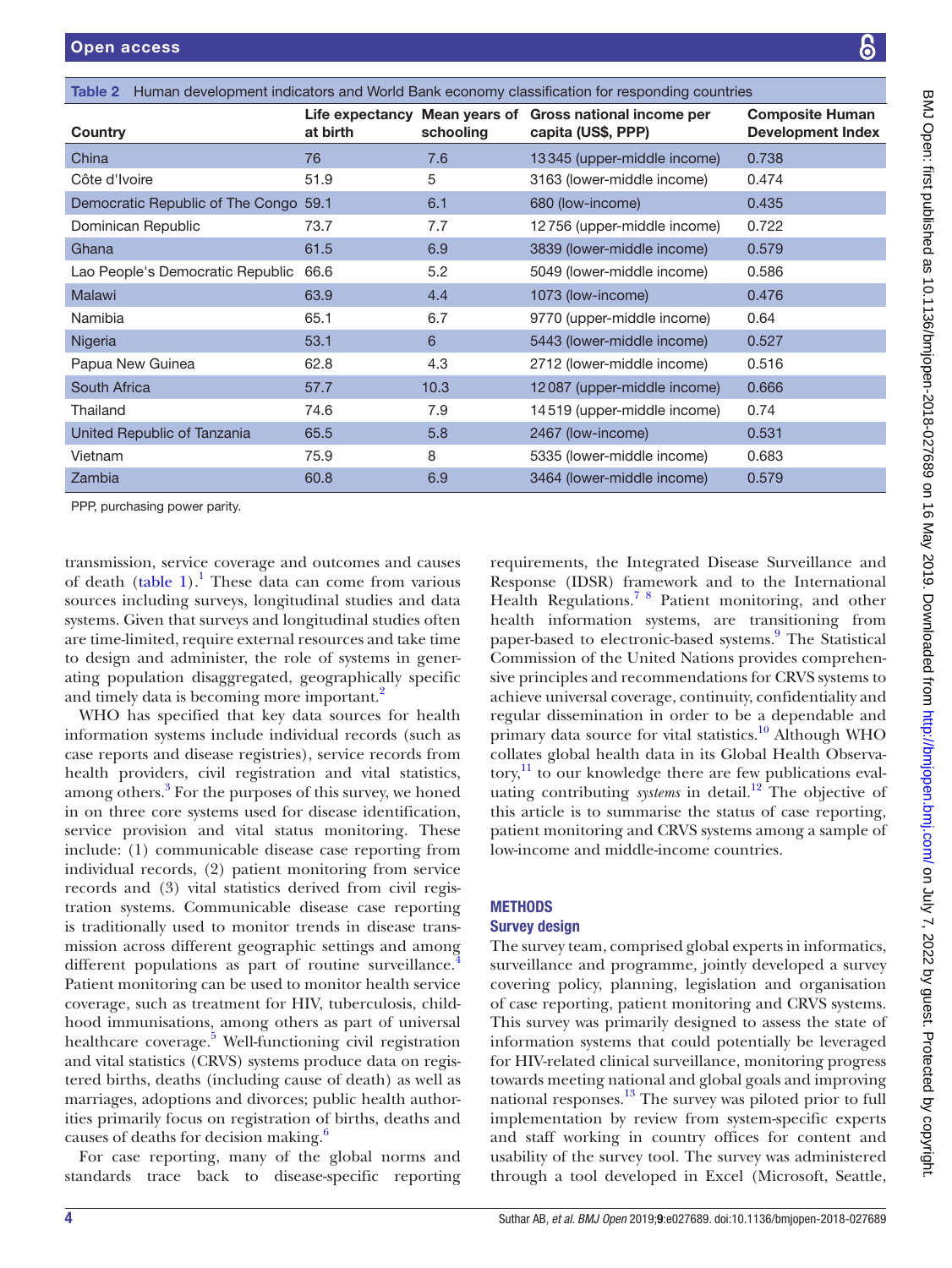|                                                                                  | <b>Number</b><br>responding 'yes' | <b>Total number</b><br>of responses | Percentage of<br>countries that<br>responded 'yes' (%) |
|----------------------------------------------------------------------------------|-----------------------------------|-------------------------------------|--------------------------------------------------------|
| Entity is responsible for case reporting                                         | 15                                | 15                                  | 100                                                    |
| Ministry of Health                                                               | 14                                | 15                                  | 93                                                     |
| National Public Health Institute                                                 | $\mathbf{1}$                      | 15                                  | $\overline{7}$                                         |
| Law exists that mandates case reporting for at least one<br>disease              | 13                                | 15                                  | 87                                                     |
| Case reporting data are used in country                                          | 15                                | 15                                  | 100                                                    |
| Programme response                                                               | 15                                | 15                                  | 100                                                    |
| <b>Diagnostics forecasting</b>                                                   | 8                                 | 15                                  | 53                                                     |
| Burden of disease estimates                                                      | 12                                | 15                                  | 80                                                     |
| Case reporting system is currently funded                                        | 14                                | 15                                  | 93                                                     |
| Domestic                                                                         | 12                                | 14                                  | 86                                                     |
| Multilateral                                                                     | 10                                | 14                                  | 71                                                     |
| Bilateral*                                                                       | 9                                 | 14                                  | 64                                                     |
| Private sector reports newly diagnosed cases of disease<br>using the same system | 11                                | 13                                  | 85                                                     |
| Case reporting system is linked to other systems                                 | 10                                | 14                                  | 71                                                     |
| Patient monitoring                                                               | 8                                 | 10                                  | 80                                                     |
| Laboratory information system                                                    | $\overline{7}$                    | 10                                  | 70                                                     |
| <b>Vital statistics</b>                                                          | $\mathbf{1}$                      | 10                                  | 10                                                     |
| Unique identifiers are used for case reporting                                   | 8                                 | 14                                  | 57                                                     |
| <b>National ID</b>                                                               | $\overline{4}$                    | $\overline{7}$                      | 57                                                     |
| <b>Health ID</b>                                                                 | 1                                 | $\overline{7}$                      | 14                                                     |
| System-specific ID                                                               | $\mathbf{1}$                      | $\overline{7}$                      | 14                                                     |
| Client demographics                                                              | 4                                 | 7                                   | 57                                                     |
| <b>Biometric data</b>                                                            | $\overline{0}$                    | $\overline{7}$                      | $\Omega$                                               |
| Security measures used for electronic case reporting systems 14                  |                                   | 14                                  | 100                                                    |
| Physical barrier                                                                 | 8                                 | 14                                  | 57                                                     |
| Software barrier                                                                 | 13                                | 14                                  | 93                                                     |
| Legal barrier                                                                    | 5                                 | 14                                  | 36                                                     |
| Encryption                                                                       | 4                                 | 14                                  | 29                                                     |
| <b>Unique ID</b>                                                                 | 3                                 | 14                                  | 21                                                     |

Missing or 'N/A' responses are excluded from the denominator number of responses.

\*Bilateral organisations include both government agencies and non-government agencies.

Washington, USA). The tool consisted of multiple-choice questions and text boxes through which respondents could elaborate on their selections (online [supplemen](https://dx.doi.org/10.1136/bmjopen-2018-027689)[tary tables S1-S3](https://dx.doi.org/10.1136/bmjopen-2018-027689)).

<span id="page-4-0"></span>Table 3 Characteristics of case reporting systems by region

## **Definitions**

For the purposes of establishing a common framework for administration of this tool, we developed definitions for case reporting, patient monitoring and CRVS systems:

► A functioning case reporting system routinely collects information on diagnosed disease-specific cases. These cases may be reported from health facilities or providers to a central level. At subnational and national levels, these data can be used to track epidemics and quantify the burden of disease in order to inform public health programmes. For example, some countries may use IDSR to report individual and aggregated newly diagnosed cases of communicable disease.

► Patient monitoring systems collect routine data from health facilities related to clinical patient management. Patient monitoring systems are often used to measure service coverage and quality. Data are often used to assess the health sector response from the facility to the national level.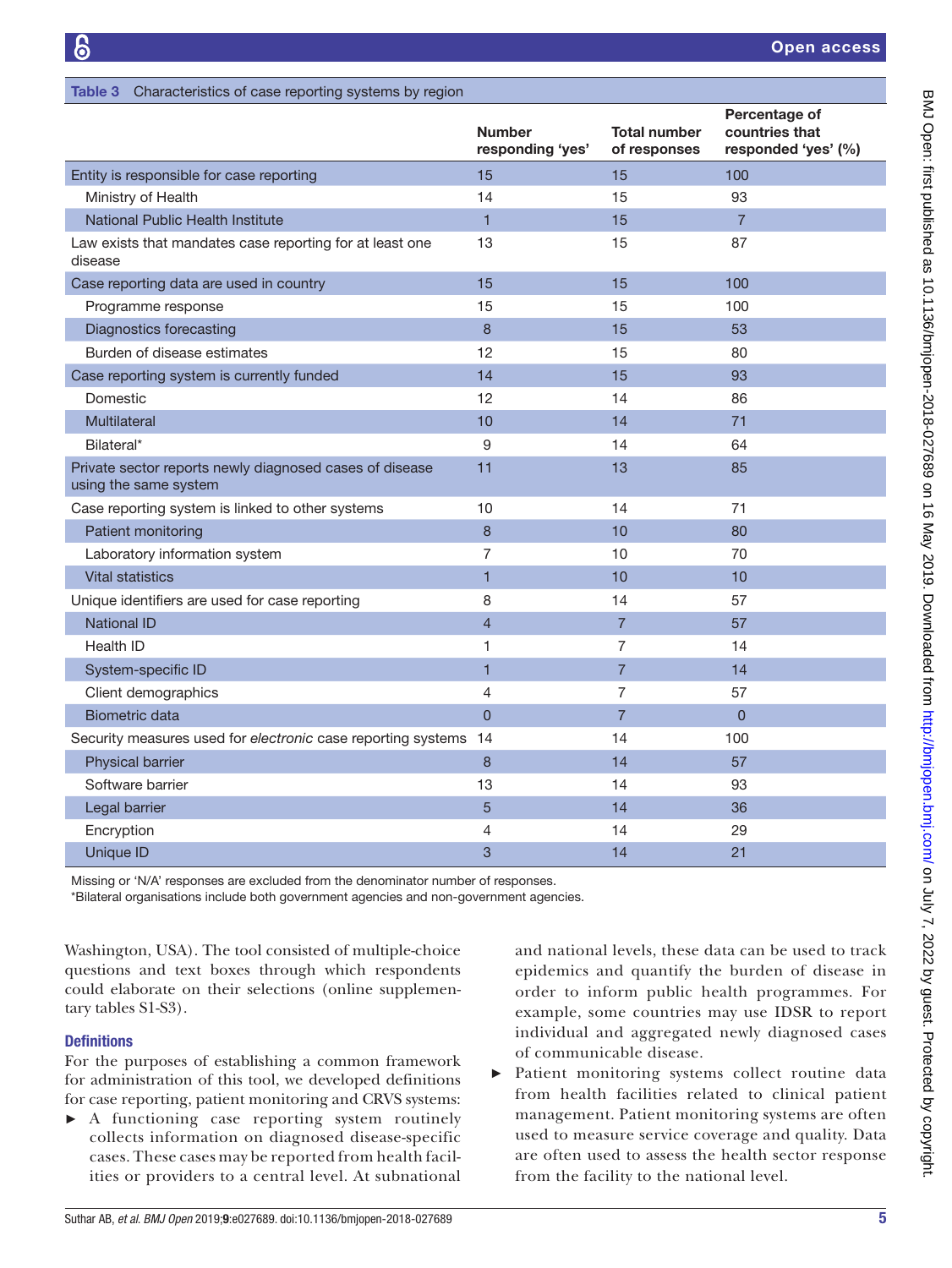

<span id="page-5-0"></span>Figure 1 Case reporting systems by system type and geographic coverage. Map created with OpenStreetMap images.

► CRVS systems register births, deaths, cause of deaths, marriages and divorces. In public health, authorities focus on the registration of births, deaths and cause of deaths to track population demographics and patterns of disease. CRVS can generate disease-specific mortality trends to inform burden and impact assessments.

## Data collection

We surveyed all regional and country Centers for Disease Control (CDC) offices with Division of Global HIV and Tuberculosis staff outside of the USA (online [supplementary](https://dx.doi.org/10.1136/bmjopen-2018-027689) [table S4\)](https://dx.doi.org/10.1136/bmjopen-2018-027689). CDC country staff overseeing strategic information (encompassing health information systems, surveillance and monitoring and evaluation) were selected as key informants and were contacted by email to complete the tool. One staff member was contacted per country. Respondents were encouraged to liaise with their national government counterparts for questions to which they did not know the answer. Questions that the counterpart did not know, and for which they were unable to liaise with their counterpart, were left blank. We administered the questionnaire via email in January 2017. Up to three follow-up emails were sent to non-respondents from February to May 2017. The results were then reviewed with government counterparts for validity.

# Data management and analysis

Country key informants entered their responses directly into the Excel tool. All country files were cleaned and merged into a Stata database (StataCorp, College Station, Texas, USA). The Stata database was then exported to Excel (Microsoft, Redmond, Washington, USA) for analysis. Any response that was left blank or indicated 'not applicable' was excluded from the denominator when percentages were calculated. With countries acting as our unit of measure we had limited statistical power and chose not to conduct statistical tests but rather describe the results of the survey using proportions. Since different questions were left blank or indicated not applicable from key informants, most of the descriptive analyses have different denominators. Tableau (Tableau, Seattle, Washington, USA) was used for creating maps with Open-StreetMap images while Excel was used to create descriptive tables. The United Nations Human Development Index was used to summarise life expectancy, mean years of schooling and gross national income per capita.<sup>14</sup> World Bank thresholds were used to classify countries as low, lower-middle or upper-middle income.<sup>15</sup>

# Patient and public involvement

This survey included countries rather than patients as a unit of measure. Patients and the public were not involved in the design or planning of the study.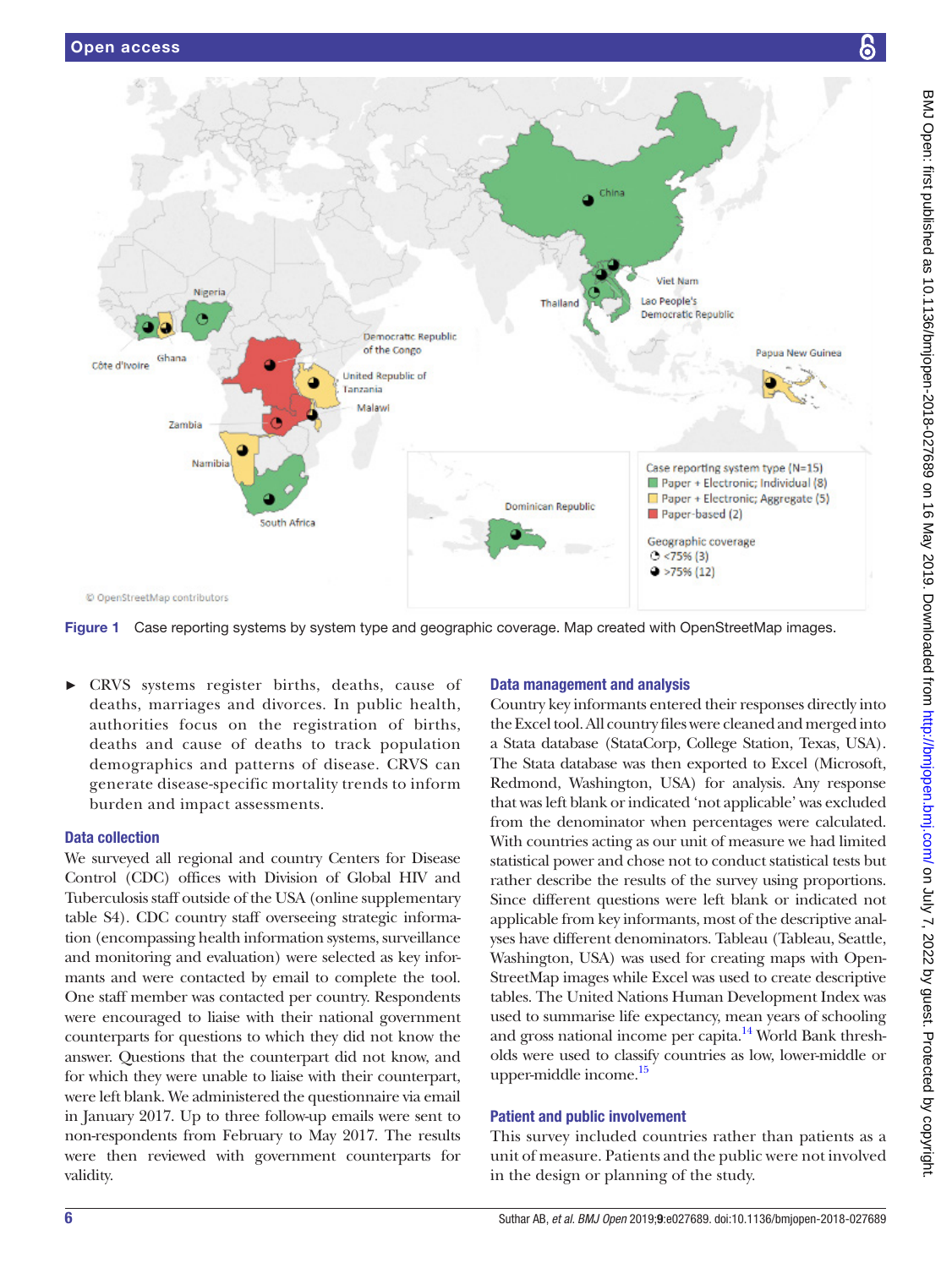<span id="page-6-0"></span>

| Table 4 Characteristics of patient monitoring systems by region                |                                   |                                     |                                                     |  |
|--------------------------------------------------------------------------------|-----------------------------------|-------------------------------------|-----------------------------------------------------|--|
|                                                                                | <b>Number responding</b><br>'yes' | <b>Total number of</b><br>responses | Percentage of countries<br>that responded 'yes' (%) |  |
| Entity is responsible for patient monitoring                                   | 14                                | 15                                  | 93                                                  |  |
| Ministry of Health                                                             | 13                                | 14                                  | 93                                                  |  |
| National Public Health Institute                                               | $\mathbf{1}$                      | 14                                  | $\overline{7}$                                      |  |
| Other                                                                          | $\mathbf{1}$                      | 14                                  | $\overline{7}$                                      |  |
| Patient monitoring data are used in country                                    | 13                                | 14                                  | 93                                                  |  |
| Service coverage calculation                                                   | 12                                | 13                                  | 92                                                  |  |
| Service quality improvement                                                    | 8                                 | 13                                  | 62                                                  |  |
| Commodity forecasting                                                          | 10                                | 13                                  | 77                                                  |  |
| Patient monitoring system is currently funded                                  | 12                                | 14                                  | 86                                                  |  |
| Domestic                                                                       | 9                                 | 12                                  | 75                                                  |  |
| <b>Multilateral</b>                                                            | 9                                 | 12                                  | 75                                                  |  |
| Bilateral*                                                                     | 9                                 | 12                                  | 75                                                  |  |
| Private                                                                        | $\overline{1}$                    | 12                                  | 8                                                   |  |
| Private sector monitors patients using the same system                         | 5                                 | 12                                  | 42                                                  |  |
| Patient monitoring system is used for social health<br>insurance reimbursement | $\overline{2}$                    | 14                                  | 14                                                  |  |
| Patient monitoring system is linked to other systems                           | $\overline{7}$                    | 13                                  | 54                                                  |  |
| Case reporting                                                                 | 3                                 | $\overline{7}$                      | 43                                                  |  |
| Laboratory information system                                                  | 5                                 | $\overline{7}$                      | 71                                                  |  |
| <b>Vital statistics</b>                                                        | 3                                 | $\overline{7}$                      | 43                                                  |  |
| Health insurance system                                                        | $\mathbf{1}$                      | $\overline{7}$                      | 14                                                  |  |
| Unique identifiers are used for patient monitoring                             | $\overline{7}$                    | 12                                  | 58                                                  |  |
| National ID                                                                    | $\mathbf{1}$                      | 6                                   | 17                                                  |  |
| <b>Health ID</b>                                                               | $\overline{1}$                    | $6\overline{6}$                     | 17                                                  |  |
| System-specific ID                                                             | $\overline{2}$                    | 6                                   | 33                                                  |  |
| Client demographics                                                            | 3                                 | $6\overline{6}$                     | 50                                                  |  |
| Biometric data                                                                 | $\mathbf 0$                       | 6                                   | 0                                                   |  |
| Security measures used for electronic patient monitoring 11<br>systems         |                                   | 11                                  | 100                                                 |  |
| <b>Physical barrier</b>                                                        | $\overline{7}$                    | 11                                  | 64                                                  |  |
| Software barrier                                                               | 9                                 | 11                                  | 82                                                  |  |
| Legal barrier                                                                  | 3                                 | 11                                  | 27                                                  |  |
| Encryption                                                                     | 5                                 | 11                                  | 45                                                  |  |
| Unique ID                                                                      | 3                                 | 11                                  | 27                                                  |  |

Missing or 'N/A' responses are excluded from the denominator number of responses.

\*Bilateral organisations include both government agencies and non-government agencies.

### **RESULTS**

Overall, 15 of 51 (29%) country key informants responded to the tool (online [supplementary table S4\)](https://dx.doi.org/10.1136/bmjopen-2018-027689). Socioeconomic characteristics of responding countries, including life expectancy, mean years of schooling, gross national per capita income and human development index, are found in [table](#page-3-0)  $2^{14}$ <sup>15</sup>

## Case reporting systems

Key informants from 14 of 15 (93%) countries that responded to the case reporting systems section of the survey indicated that the Ministry of Health was

responsible for disease case reporting. Overall, there was legislation mandating reporting for at least one disease in 13 of 15 (87%) of responding countries. Domestic financing contributed to funding case reporting systems in 12 of 14 (86%) responding countries. Some form of unique identifier was used for 8 of 14 (57%) of responding countries. All 14 responding countries indicated a physical barrier, software barrier, legal barrier, encryption and/or unique ID being used as a security measure. The majority of case reporting systems were linked to patient monitoring (80%) and laboratory information systems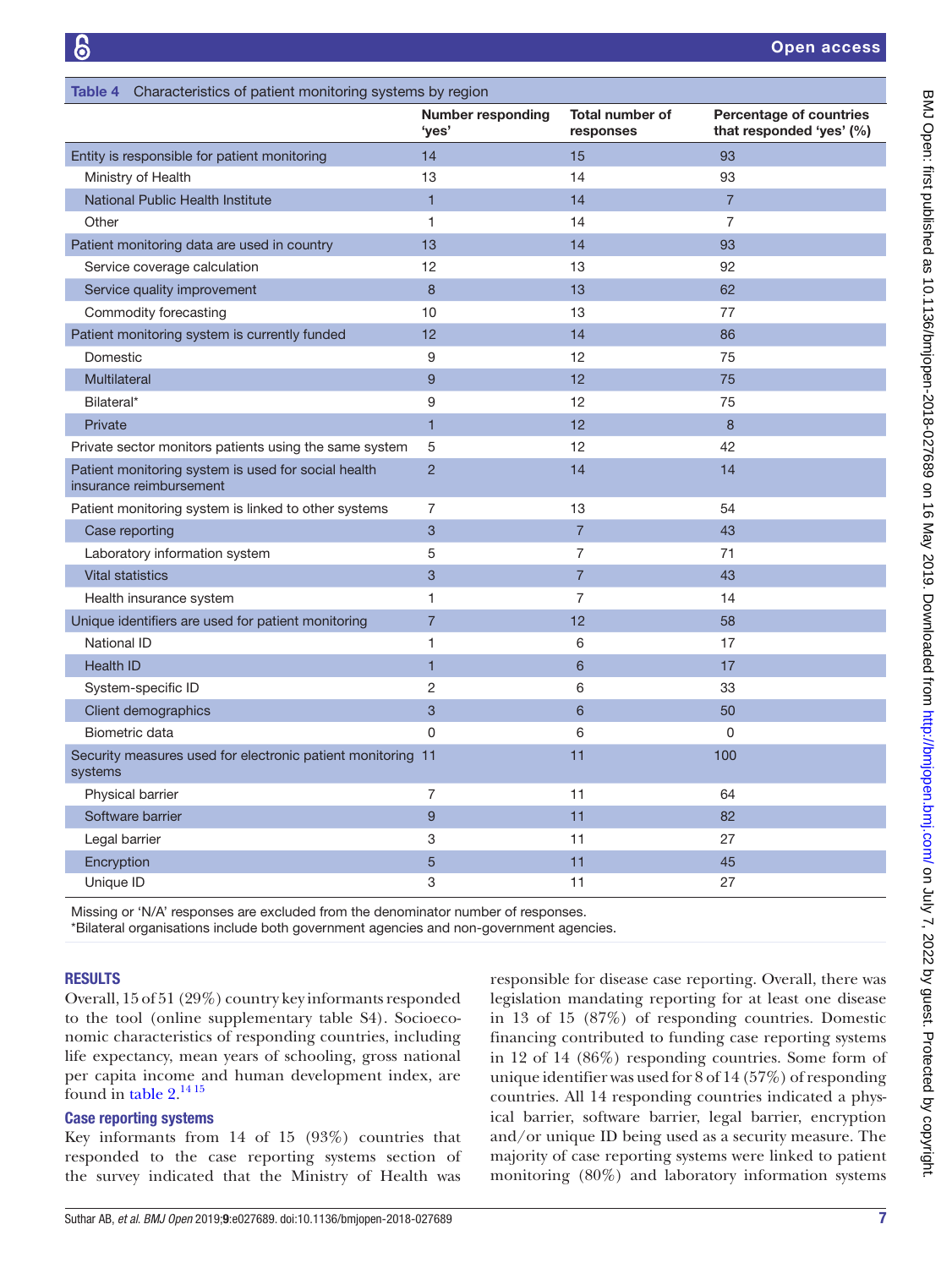

<span id="page-7-0"></span>Figure 2 Patient monitoring systems by system type and geographic coverage. Map created with OpenStreetMap images.

(70%) with a small proportion being linked to CRVS systems (10%). These findings and others are presented in [table](#page-4-0) 3. Key informants from 13 of 15 responding countries (87%) reported an electronic component in the country's case reporting system, and 8 of these 13 (62%) countries collect data on individual cases [\(figure](#page-5-0) 1). Eleven of the 13 (85%) responding countries reported that the coverage of the case reporting system exceeded 75% ([figure](#page-5-0) 1).

# Patient monitoring systems

Key informants from 13 of 14 (93%) countries that responded to the patient monitoring systems section of the survey indicated that the Ministry of Health was responsible for patient monitoring. The primary use of patient monitoring data was to monitor service coverage (reported by 12 of 13 countries, 92%); however, 8 of 13 (62%) and 10 of 13 (77%) reported using patient monitoring data for service quality improvement and commodity forecasting, respectively. Multilateral (9 of 12 countries, 75%) and bilateral (9 of 12 countries, 75%) financial support was more common for patient monitoring compared with case reporting. Five of 12 countries (42%) of patient monitoring systems used the same system for monitoring in the private and public health sector. Two of 14 (14%) countries used patient monitoring for social health insurance reimbursement. Patient

monitoring systems were linked to case reporting (43%) and laboratory information systems (71%), vital statistics  $(43%)$  and health insurance systems  $(14%)$ . These findings and others are presented in [table](#page-6-0) 4. Key informants from 11 of 12 (92%) responding countries reported an electronic component in the country's patient monitoring system, and 7 of these 11 (64%) countries collect data on individual patients ([figure](#page-7-0) 2). Seven of the 11 (64%) responding countries reported that the coverage of the patient monitoring system exceeded 75% (f[igure](#page-7-0)  [2](#page-7-0)).

# CRVS systems

Key informants from 8 of 15 (53%) countries that responded to the CRVS systems section of the survey indicated that the Ministry of Health was responsible for CRVS, in 7 of 15 responding countries (47%) the Ministry of Interior (or similar) was responsible for CRVS, and in 4 of 15 countries (27%) the Ministry of Justice was responsible for CRVS. There were some countries in which multiple Ministries were responsible for CRVS. There was legislation mandating birth and death registration in 13 of 14 (93%) countries. Birth and death data were used to quantify service need (7 of 12 countries, 58%), analyse cost-effectiveness (6 of 12 countries, 50%), measure impact of disease programmes (7 of 12 countries, 58%) and to measure the national burden of disease (10 of 12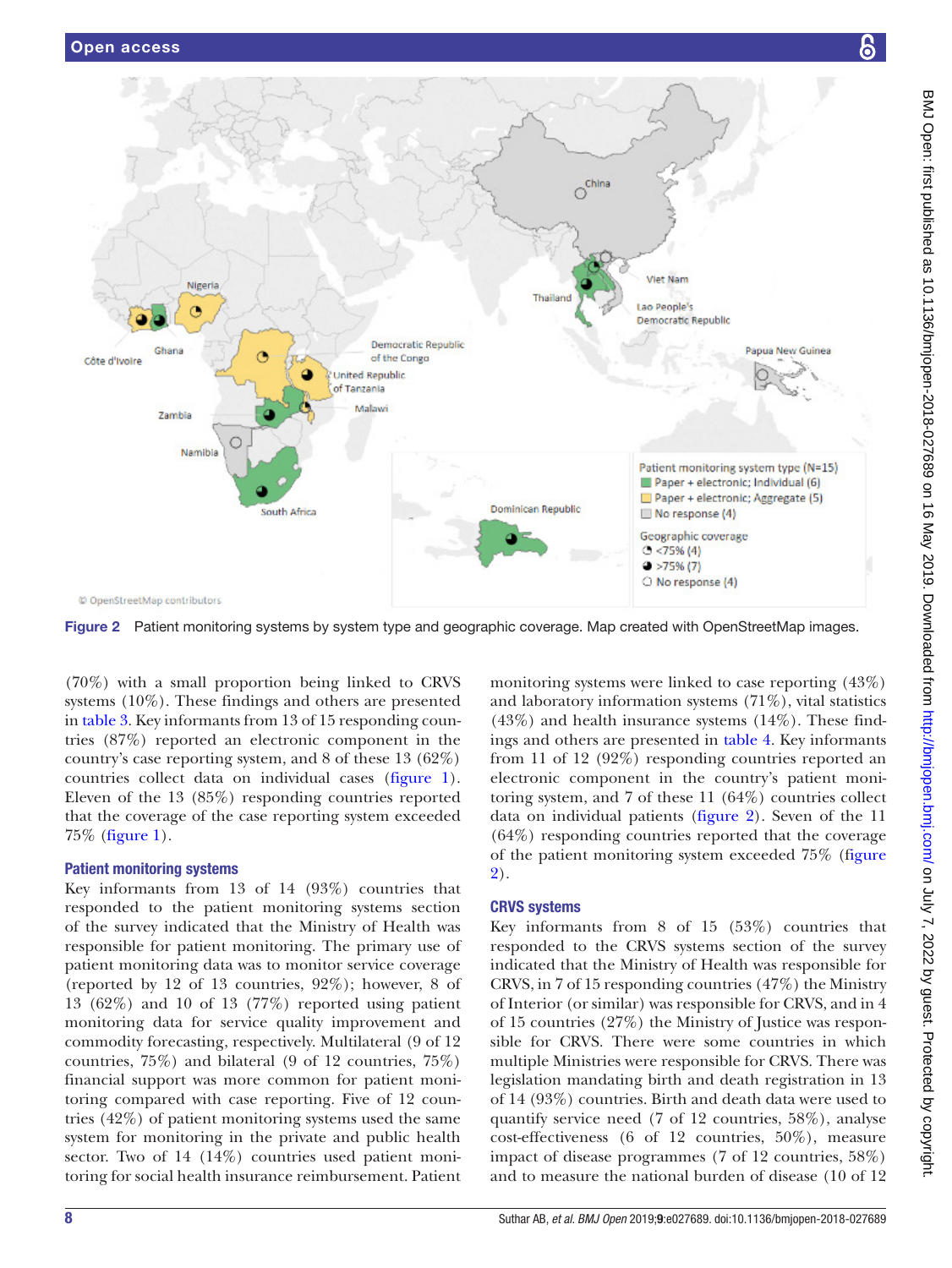<span id="page-8-0"></span>

| Table 5 Characteristics of CRVS systems by region                        |                                   |                                     |                                                            |
|--------------------------------------------------------------------------|-----------------------------------|-------------------------------------|------------------------------------------------------------|
|                                                                          | <b>Number</b><br>responding 'yes' | <b>Total number of</b><br>responses | <b>Percentage of countries</b><br>that responded 'yes' (%) |
| An entity is responsible for CRVS                                        | 15                                | 15                                  | 100                                                        |
| Ministry of Health or similar                                            | 8                                 | 15                                  | 53                                                         |
| Ministry of Interior or similar                                          | 7                                 | 15                                  | 47                                                         |
| Ministry of Justice or similar                                           | 4                                 | 15                                  | 27                                                         |
| Law exists that mandates birth and death<br>registration                 | 13                                | 14                                  | 93                                                         |
| Vital statistics data are used in country                                | 13                                | 15                                  | 87                                                         |
| To quantify health service need                                          | $\overline{7}$                    | 12                                  | 58                                                         |
| To analyse cost-effectiveness                                            | 6                                 | 12                                  | 50                                                         |
| To measure impact of disease programmes                                  | $\overline{7}$                    | 12                                  | 58                                                         |
| National burden of disease estimates                                     | 10                                | 12                                  | 83                                                         |
| Vital statistics system is currently funded                              | 13                                | 14                                  | 93                                                         |
| Domestic                                                                 | 11                                | 12                                  | 92                                                         |
| <b>Multilateral</b>                                                      | $\overline{2}$                    | 12                                  | 17                                                         |
| Bilateral*                                                               | 6                                 | 12                                  | 50                                                         |
| Private sector reports birth events using same<br>electronic system      | 6                                 | 9                                   | 67                                                         |
| Private sector reports death events using same<br>electronic system      | 5                                 | 10                                  | 50                                                         |
| Birth or death registration is required to access<br>government services | 15                                | 15                                  | 100                                                        |
| Immunisations                                                            | 9                                 | 15                                  | 60                                                         |
| Health insurance                                                         | 10                                | 14                                  | 71                                                         |
| School enrolment                                                         | 14                                | 15                                  | 93                                                         |
| Welfare                                                                  | 10                                | 15                                  | 67                                                         |
| Legal services                                                           | 11                                | 15                                  | 73                                                         |
| <b>Burials</b>                                                           | 11                                | 15                                  | 73                                                         |
| Inheritance                                                              | 8                                 | 15                                  | 53                                                         |
| Life insurance                                                           | 10                                | 15                                  | 67                                                         |
| Unique identifiers are used for vital statistics                         | 5                                 | 14                                  | 36                                                         |
| <b>National ID</b>                                                       | $\overline{\mathcal{L}}$          | 5                                   | 80                                                         |
| Health ID                                                                | 0                                 | 5                                   | $\mathbf 0$                                                |
| System-specific ID                                                       | $\overline{1}$                    | 5                                   | 20                                                         |
| Client demographics                                                      | 1                                 | 5                                   | 20                                                         |
| <b>Biometric data</b>                                                    | $\overline{0}$                    | 5                                   | $\overline{0}$                                             |
| Security measures used for electronic vital<br>statistics system         | 8                                 | 11                                  | 73                                                         |
| Physical barrier                                                         | 6                                 | 8                                   | 75                                                         |
| Software barrier                                                         | 6                                 | 8                                   | 75                                                         |
| Legal barrier                                                            | $\overline{\mathcal{L}}$          | $\bf 8$                             | 50                                                         |
| Encryption                                                               | 1                                 | 8                                   | 13                                                         |
| Unique ID                                                                | $\overline{2}$                    | $\bf8$                              | 25                                                         |

Missing or 'N/A' responses are excluded from the denominator number of responses.

\*Bilateral organisations include both government agencies and non-government agencies.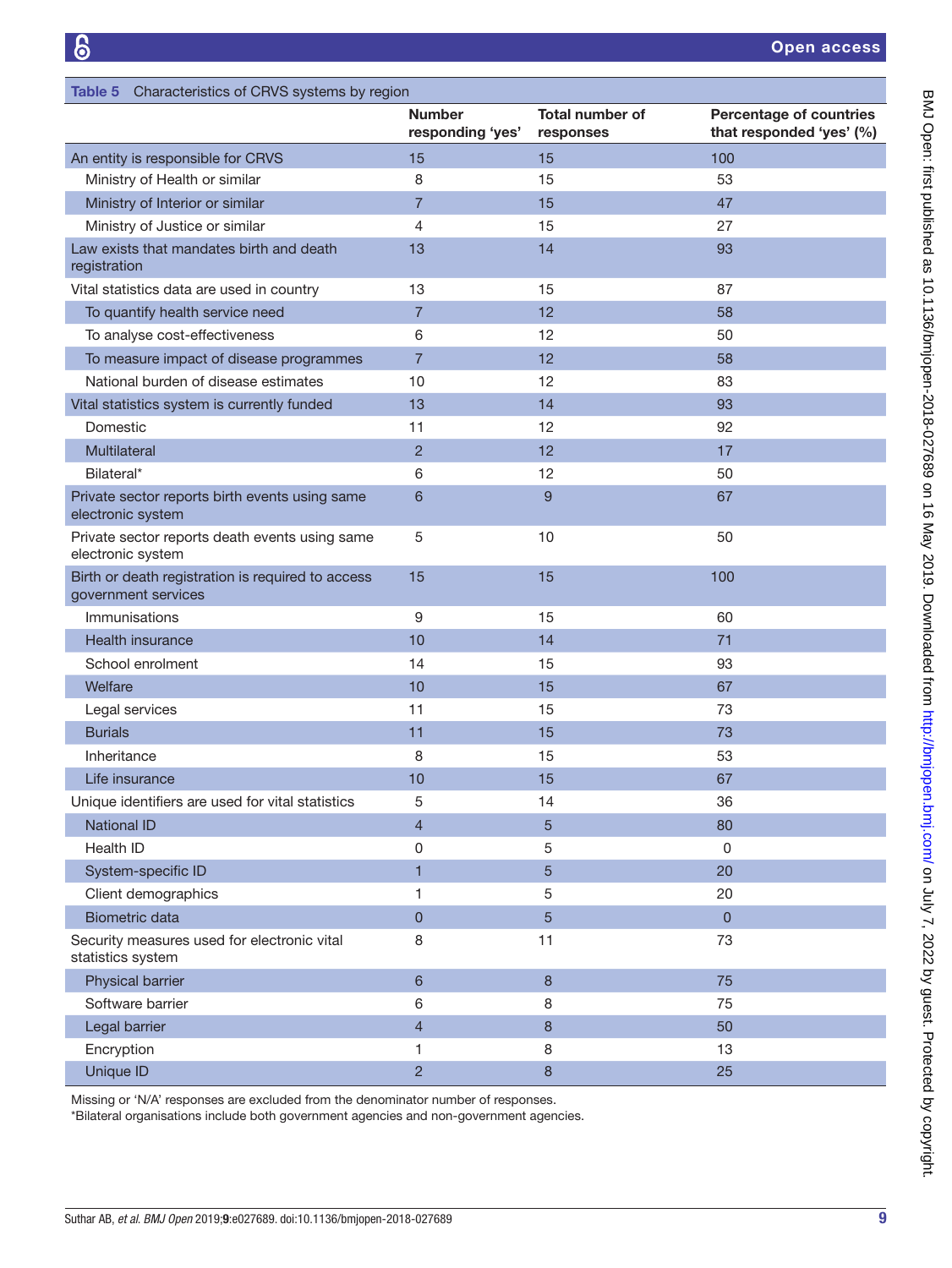

<span id="page-9-0"></span>Figure 3 Vital statistics systems for registering births by system type and geographic coverage. Map created with OpenStreetMap images.

countries, 83%). Birth and death registration was required to access government services in all 15 responding countries (100%). These findings and others are presented in [table](#page-8-0) 5. Key informants from 10 of 13 responding countries (77%) reported an electronic component for birth registration, and 9 of these 10 (90%) countries collect data on individual births [\(figure](#page-9-0) 3). Key informants from 7 of 11 responding countries (64%) reported an electronic component for death registration, and 6 of these 7 (85%) countries collect data on individual deaths ([figure](#page-10-0) 4). Key informants from 8 of 12 (67%) reported that the country used the tenth revision of the International Classification of Disease (ICD-10) for reporting the cause of death while 2 of 12 (17%) responding countries indicated that the vital statistics system used verbal autopsy to ascertain the cause of death [\(figure](#page-11-0) 5). Eight of 15 (53%) and 7 of 15 (47%) responding countries reported that the coverage of the vital statistics system registering births and deaths, respectively, exceeded 75% (figures [4 and 5,](#page-10-0) respectively).

## **DISCUSSION**

Case reporting, patient monitoring and CRVS systems were widely implemented and used in responding countries. These systems generate critical data for public health planning, budgeting and action. There was

funding for these systems from national budgets, bilateral arrangements and multilateral mechanisms, suggesting some level of political commitment for their development and implementation. Many countries also reported use of electronic and individual-level data, suggesting that more granular and accessible data may be available for end-users. Overall, these are encouraging trends which will hopefully continue in order to accelerate progress towards meeting the SDGs. Importantly, these results are indicative of systems interpreted by key informants as meeting the survey definitions and do not speak to the breadth of coverage relative to specific diseases or interoperability.

The majority of responding countries had >75% geographic coverage of their case reporting system. Moreover, most responding countries had an electronic component to their system. Electronic systems could help store increased volumes of data over time, store more detailed data prospectively and provide more rapid access to such data compared with paper-based systems.<sup>[16](#page-13-13)</sup> Understanding the number of diagnosed cases of diseases can directly inform programme response to contain transmis-sion.<sup>[8](#page-13-14)</sup> All responding countries used case reporting data to achieve this. Future qualitative studies may help understand the ways in which case reporting data are used to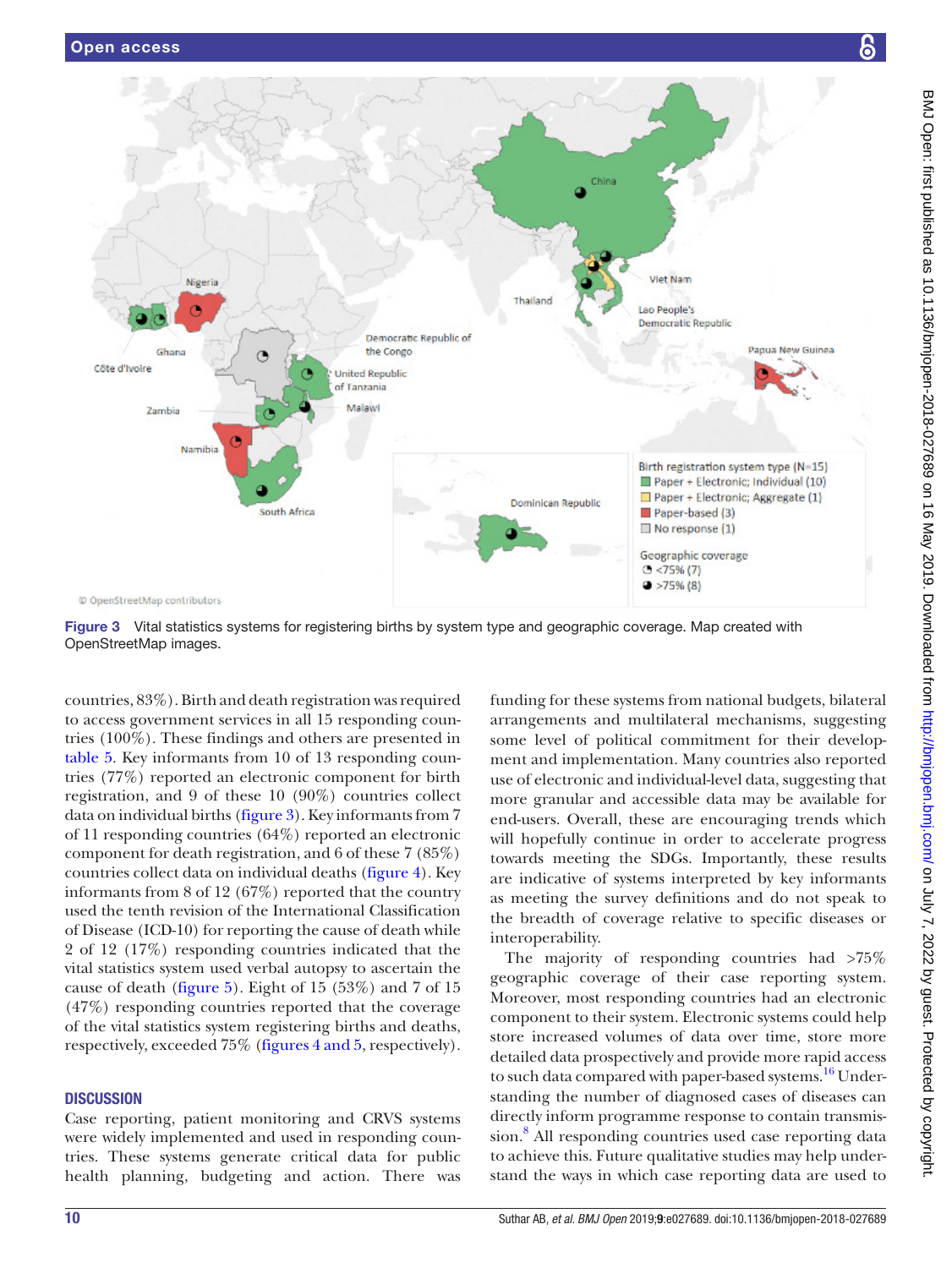

<span id="page-10-0"></span>Figure 4 Vital statistics systems for registering deaths by system type and geographic coverage. Map created with OpenStreetMap images.

contain disease transmission. For example, in Uganda a command centre was created to house an interdisciplinary rapid response team to receive, evaluate and distribute information as the centre of communication and coordination response operations.<sup>17</sup> Many diseases require their own diagnostic commodities as part of national diagnostic algorithms. For example, HIV requires combinations of two or three rapid tests to diagnose each case.<sup>18</sup> Approximately half of responding countries used case reporting data for commodity forecasting. As observed with medicines, central procurement, informed by case reporting data, could provide cost savings and increase availability of diagnostics at service delivery sites.[19](#page-13-17)

The primary use of data from patient monitoring systems by responding countries was to monitor coverage of services. This is likely due to the importance of monitoring the coverage of key health sector interventions for reproductive health, communicable diseases and national immunisation schedules.<sup>5</sup> Countries may also have disease-specific patient monitoring systems. Many countries are embarking on the development of national health insurance schemes as part of universal healthcare coverage. $20$  Given the wide geographic scale, and use of individual-level electronic data in many settings, there may be an opportunity to leverage these systems for processing claims and co-payments for services rendered. $^{21}$  Based

on this survey, some countries are using the same system for social health insurance while others have linked the patient monitoring system to the health insurance system. Lessons learnt from each of these scenarios should be further examined and documented.

Overall, more countries reported systems for registering birth events relative to deaths. This is consistent with globally available data suggesting that birth registra-tion rates are higher than death registration rates.<sup>[6](#page-13-4)</sup> ICD-10 remains the global norm for classifying the cause of death within the health sector. $22$  In this survey, the majority of responding countries reported use of ICD-10 for classifying the cause of death. Death registration, and methods to ascertain the cause of death, are more heterogeneous in communities. Verbal autopsy has shown promise as an option to incorporate within CRVS systems when medical certification of cause of death is not possible $^{23}$  and many countries reported using this approach. Vital statistics were required for a wide range of government services. The most common government service requiring birth registration was school enrolment; this requirement has been shown to be associated with higher coverage of national birth registration rates.<sup>24 25</sup> The most common requirement for death registration was the need for a burial permit. This requirement may also be important in improving national death registration rates.<sup>26 27</sup>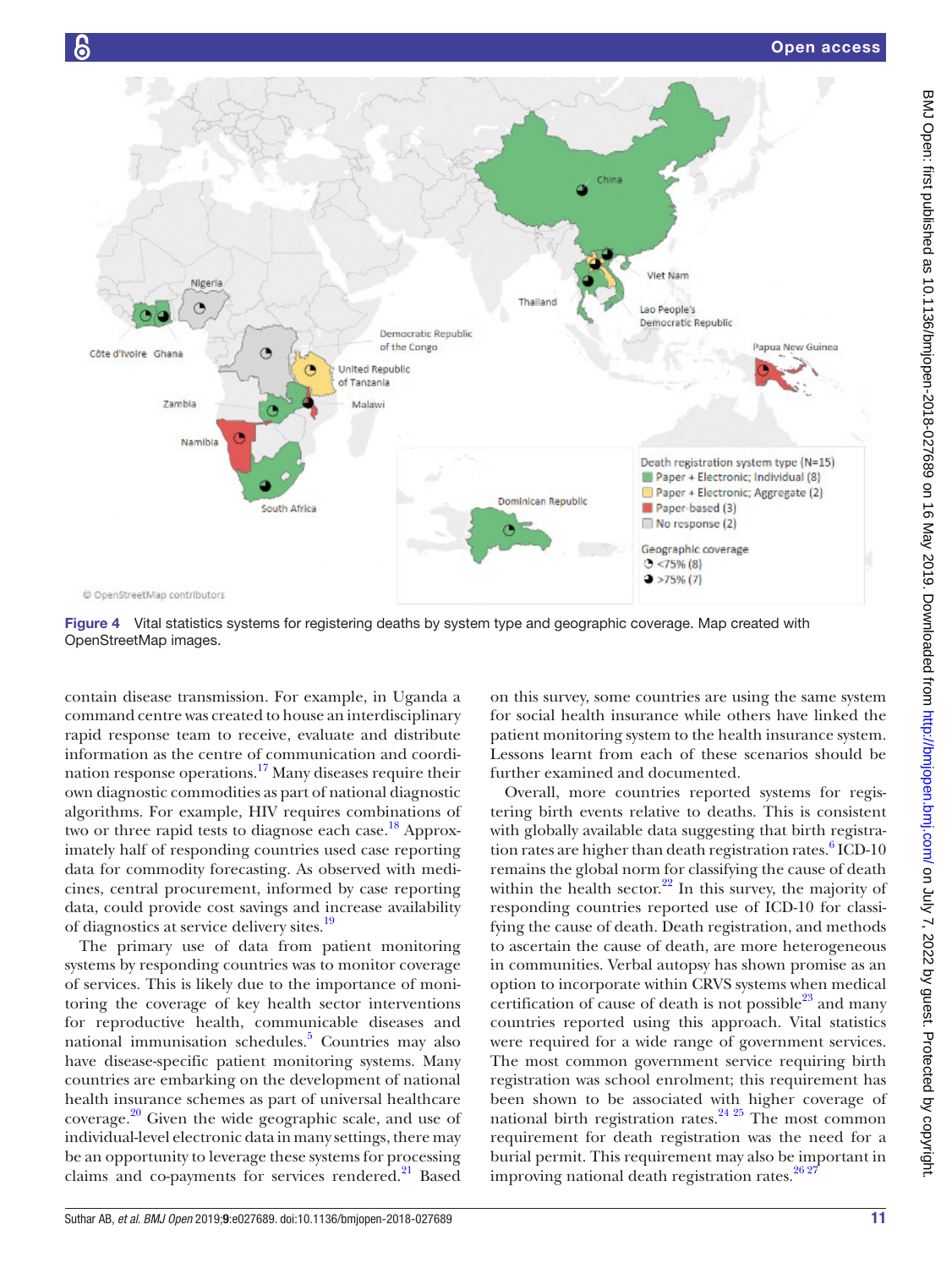

<span id="page-11-0"></span>Figure 5 Cause of death classifications in death registration and mortality surveillance. Map created with OpenStreetMap images.

There were several cross-cutting issues relevant to case reporting, patient monitoring and vital statistics systems. For example, there were a range of approaches for identification of people in systems. These included using national identification, health identification and system-generated identification. Across all systems national identification was used most often. Given the global momentum behind achieving SDG target 16.9, achieving free and universal legal identity by 2030, use of national identification may increase further with time.<sup>[28](#page-13-24)</sup> Security measures to protect data from unauthorised use has emerged as a critical issue in light of the transition to electronic data systems.<sup>29</sup> In this survey, physical barriers, software barriers, legal barriers, encryption and use of unique identifiers were security measures used. Software and physical barriers were most common, suggesting opportunities for using encryption, legal protection measures and unique identifiers. Unique identifiers can offer complementary protections by limiting the number of locations, both paper and electronic, where names are used but do have additional risks such as re-identification of an identity from an available data source that uses the same unique identifier. Linking different information systems can provide improved inferences for patients longitudinally over their life course.<sup>30</sup> The majority of case reporting systems were linked to patient monitoring

and laboratory information systems with a small proportion being linked to vital statistics. The majority of patient monitoring systems were linked to case reporting and laboratory information systems with a minority linked to vital statistics and health insurance systems. Linking systems with health insurance may have implications on improved data quality since the data will directly affect staff remuneration for services rendered.<sup>[31](#page-13-27)</sup>

One of the major limitations of this survey was the low response rate. Specifically, there were limited responses from the Americas, Central Asia and Eastern Europe. These regions comprise middle-income countries that may have a different health information system context. Reducing the number of questions and administering the survey later in the year may help improve the number of respondents in the future. We relied on knowledge and experience of participating staff members which may vary from office to office. Although attempts were made to extract missing information, and verify provided information from government counterparts, there were still questions without answers from some respondents. This may have been because they had less developed systems or because they did not know the answer at the time they filled the survey. Requiring all questions to be answered could improve our confidence in the final estimates. Moreover, since we conducted this survey electronically,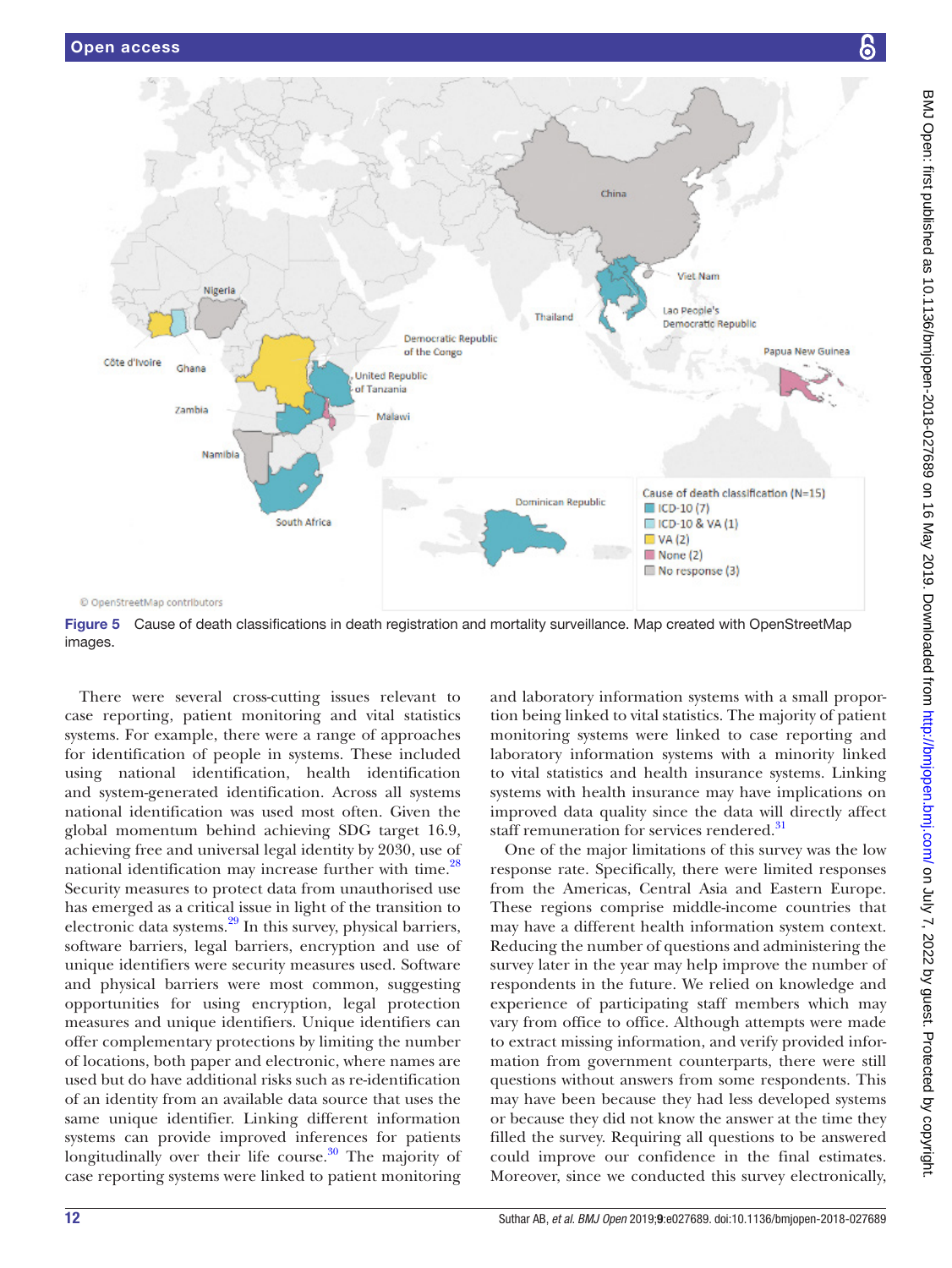there may have been differences in the way questions were interpreted across different key informants. This could have affected their answer selection. For example, linkage could be interpreted as interoperability across different systems or producing summary information for the same location and time while coverage could have used health facilities, regions or other measures as a denominator. Including more definitions in the survey tool could establish common terminology during future iterations of this survey. The electronic format of the survey also meant that there were limited opportunities to qualify answers. For example, although we collected information on whether individual or aggregated data were available in electronic systems, we did not describe pathways of data flow. In the future, use cases, success stories and lessons learnt may be based on specific answers during subsequent qualitative interviews of stakeholders. During the implementation of this survey, CDC placed additional field staff in countries through its Division of Global Health Protection. In the future, it may be worth reaching out to key informants in CDC countries irrespective of their programme focus to have the widest reach. Some important aspects of health information systems, such as interoperability, standards and required workforce competencies, were not covered in this survey and may merit further exploration. Since some countries may manage civil registration and vital statistics separately there is potential for confusion from key informants on how to respond to questions encompassing CRVS holistically. Finally, evaluating the quality of data generated from systems requires different methods that should be evaluated as part of future assessments.

To our knowledge, this is the first detailed assessment of national case reporting, patient monitoring and vital statistics systems. Most responding countries have a solid foundation for policy, planning, legislation and organisation of health information systems. There are opportunities to link systems, strengthen security measures for electronic data and use data more effectively. Periodic evaluations may help understand progress in strengthening and harmonising these systems over time to achieve the SDGs.

#### Author affiliations

<sup>1</sup> Center for Global Health, Centers for Disease Control and Prevention, Atlanta, Georgia, USA

<sup>2</sup>International Statistics Program, Centers for Disease Control and Prevention, Hyattsville, Maryland, USA

<sup>3</sup> Center for Global Health, Centers for Disease Control and Prevention, Hanoi, Viet Nam

4 Center for Global Health, Centers for Disease Control and Prevention, Accra, Ghana <sup>5</sup>Ministere de la Sante et de l'Hygiene Publique, Abidjan, Lagunes, Côte d'Ivoire <sup>6</sup>Center for Global Health, Centers for Disease Control and Prevention, Pretoria, South Africa

<sup>7</sup> Center for Global Health, Centers for Disease Control and Prevention, Lusaka, Zambia

<sup>8</sup>Ministry of Health, Lilongwe, Malawi

<sup>9</sup> Center for Global Health, Centers for Disease Control and Prevention, Santo Domingo, Dominican Republic

<sup>10</sup>Center for Global Health, Centers for Disease Control and Prevention, Abuja, Nigeria

<sup>11</sup> Center for Global Health, Centers for Disease Control and Prevention, Windhoek, Namibia

 $12$ Center for Global Health, Centers for Disease Control and Prevention, Kinshasa, Democratic Republic of the Congo

<sup>13</sup>Center for Global Health, Centers for Disease Control and Prevention, Abidjan, Côte d'Ivoire

<sup>14</sup>Ministry of Public Health, Bangkok, Thailand

<sup>15</sup>National Department of Health, Port Moresby, Papua New Guinea

 $16$ Ministère de la Santé Publique, Kinshasa, Democratic Republic of the Congo <sup>17</sup>Center for Global Health, Centers for Disease Control and Prevention, Dar es Salaam, United Republic of Tanzania

<sup>18</sup>Ministry of Health and Social Welfare, Dar es Salaam, United Republic of Tanzania <sup>19</sup>Ministry of Health and Social Services, Windhoek, Namibia

<sup>20</sup>Federal Ministry of Health, Abuja, Nigeria

<sup>21</sup>Ghana Health Service, Accra, Greater Accra, Ghana

22National Department of Health, Pretoria, South Africa

<sup>23</sup>Servicio Nacional de Salud, Santo Domingo, Dominican Republic

<sup>24</sup>Ministry of Health, Vientiane, Lao People's Democratic Republic

25Ministry of Health, Hanoi, Viet Nam

26Ministry of Health, Lusaka, Zambia

<sup>27</sup>Center for Global Health, Centers for Disease Control and Prevention, Bangkok, Thailand

<sup>28</sup>Center for Global Health, Centers for Disease Control and Prevention, Port Moresby, Papua New Guinea

<sup>29</sup>Center for Global Health, Centers for Disease Control and Prevention, Lilongwe, Malawi

<sup>30</sup>Ministere de la Sante Publique, Kinshasa, Democratic Republic of the Congo  $^{31}$ Center for Global Health, Centers for Disease Control and Prevention, Beijing, China

Contributors ABS and AK conceived of the survey. ABS, AK, OJ, E-JM, RLR, EKN, CSM, DR, WH designed and planned the survey. ABS and AK conducted the survey. AA-Q, FA, CA, GA, DB, GB, LB, MC, ITD, MDK, JD, JH, IJ, SJ, SK, LL, LRL, NL, LéL, AM, RM, GSM, LAM, MM, JM, NM, AN, RGN, YN, TAN, CEN, AAO, ZP, ERí, VS, BS, HTS, VHS, MS, SS, AT, PT, CW, DX, AY, DY and HZ contributed country-level data to the survey. AK conducted the analyses. ABS drafted the first version of the manuscript and all coauthors revised it critically for important intellectual content.

Funding This article was made possible by support from the US President's Emergency Plan for AIDS Relief (PEPFAR) through the Centers for Disease Control and Prevention under the terms of project number CGH2017233.

Map disclaimer The depiction of boundaries on the map(s) in this article do not imply the expression of any opinion whatsoever on the part of BMJ (or any member of its group) concerning the legal status of any country, territory, jurisdiction or area or of its authorities. The map(s) are provided without any warranty of any kind, either express or implied.

Competing interests None declared

Patient consent for publication Not required.

Ethics approval The Office of Science from the Center for Global Health at CDC deemed this survey to not require CDC Institutional Review Board review and approved the survey protocol for implementation.

Provenance and peer review Not commissioned; externally peer reviewed.

Data sharing statement Requests for de-identified data should be addressed to the corresponding author.

Open access This is an open access article distributed in accordance with the Creative Commons Attribution Non Commercial (CC BY-NC 4.0) license, which permits others to distribute, remix, adapt, build upon this work non-commercially, and license their derivative works on different terms, provided the original work is properly cited, appropriate credit is given, any changes made indicated, and the use is non-commercial. See: [http://creativecommons.org/licenses/by-nc/4.0/.](http://creativecommons.org/licenses/by-nc/4.0/)

#### **REFERENCES**

<span id="page-12-0"></span><sup>1.</sup> United Nations General Assembly Resolution 70/1. Transforming our world: the 2030 Agenda for Sustainable Development. 2015 [http://](http://www.un.org/ga/search/view_doc.asp?symbol=A/RES/70/1&Lang=E) [www.un.org/ga/search/view\\_doc.asp?symbol=A/RES/70/1&Lang=E](http://www.un.org/ga/search/view_doc.asp?symbol=A/RES/70/1&Lang=E)  (Accessed 4 Nov 2015).